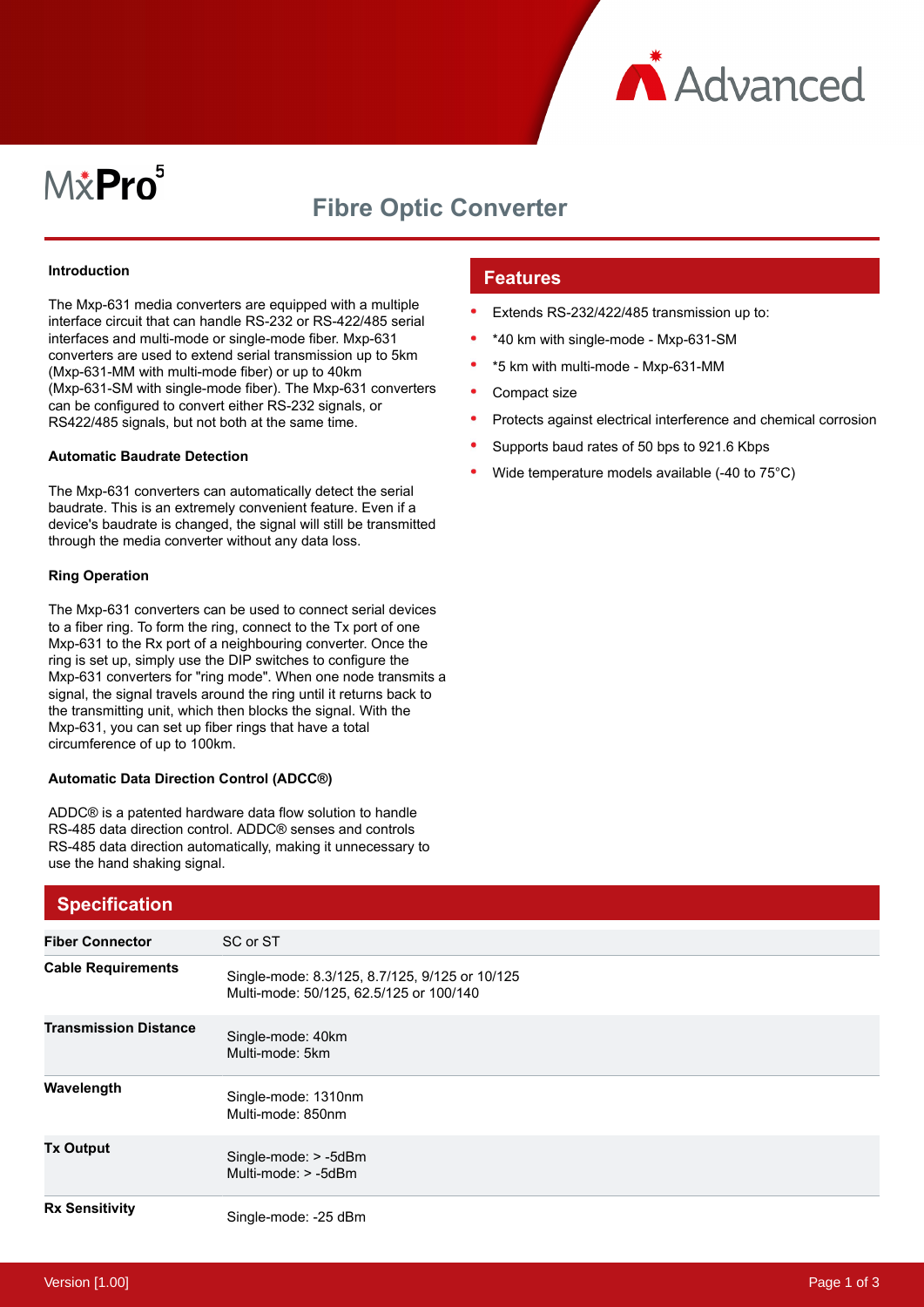|                                              | Multi-mode: 20 dBm                                                                                                                                                                                                                                        |
|----------------------------------------------|-----------------------------------------------------------------------------------------------------------------------------------------------------------------------------------------------------------------------------------------------------------|
| Point-to-point<br><b>Transmission</b>        | Half-duplex or Full duplex                                                                                                                                                                                                                                |
| <b>Ring Transmission</b>                     | Half-duplex                                                                                                                                                                                                                                               |
| RS-232/422/485 Side:                         |                                                                                                                                                                                                                                                           |
| <b>Connector</b>                             | <b>Terminal Block</b>                                                                                                                                                                                                                                     |
| RS-232 Signals                               | Tx, Rx, GND                                                                                                                                                                                                                                               |
| RS-422 Signals                               | TxD+, TxD-, RxD+, RxD-, GND                                                                                                                                                                                                                               |
| RS-485-4w Signals                            | TxD+, TxD-, RxD+, RxD-, GND                                                                                                                                                                                                                               |
| RS-485-2w Signals                            | Data+, Data-, GND                                                                                                                                                                                                                                         |
| <b>Physical Characteristics:</b>             |                                                                                                                                                                                                                                                           |
| <b>Housing</b>                               | Aluminium                                                                                                                                                                                                                                                 |
| <b>Dimensions</b>                            | Without ears: 67 x 100 x 22mm (2.64 x 3.94 x 0.87in)<br>With ears: 90 x 100 x 22mm (3.54 x 3.94 x 0.87in)                                                                                                                                                 |
| <b>Enviromental Limits:</b>                  |                                                                                                                                                                                                                                                           |
| <b>Operating Temperature</b>                 | Standard Models: 0 to 60°C (32 to 140°F)<br>Wide Temp Models: -40 to 75°C (-40 to 167°F)                                                                                                                                                                  |
| <b>Operating Humidity</b>                    | 5 to 95% RH                                                                                                                                                                                                                                               |
| <b>Storage Temperature</b>                   | -40 to $75^{\circ}$ C (-40 to 167°F)                                                                                                                                                                                                                      |
| <b>Power Requirements:</b>                   |                                                                                                                                                                                                                                                           |
| <b>Input Voltage</b>                         | 12 to 48 VDC                                                                                                                                                                                                                                              |
| <b>Power Consumption</b>                     | 140ma @ 12V                                                                                                                                                                                                                                               |
| <b>Power Line Protection</b>                 | 2 Kv Burst (EFT), EN61000-4-4<br>2 Kv Surge, EN61000-4-5                                                                                                                                                                                                  |
| <b>Voltage Reversal</b><br><b>Protection</b> | Protects against V+/V- reversal                                                                                                                                                                                                                           |
| <b>Over Current Protection</b>               | 1.1A (protects against two signals shorted together)                                                                                                                                                                                                      |
| <b>Regulatory Approvals:</b>                 |                                                                                                                                                                                                                                                           |
| <b>FCC</b>                                   | Part 15 Subclass B                                                                                                                                                                                                                                        |
| <b>UL/CUL</b>                                | UL60950-1                                                                                                                                                                                                                                                 |
| EMI                                          | EN55022 1998, Class B                                                                                                                                                                                                                                     |
| <b>EMS</b>                                   | EN61000-4-2 (ESD), Criteria A, Level 3<br>EN61000-4-3 (RS), Criteria A, Level 2<br>EN61000-4-4 (EFT), Criteria A, Level 2<br>EN61000-4-5 (SURGE), Criteria A, Level 3<br>EN61000-4-6 (CS), Criteria A, Level 2<br>EN61000-4-8 (SFMF), Criteria A, Level 1 |
| <b>Warranty:</b>                             |                                                                                                                                                                                                                                                           |
| <b>Warranty Period</b>                       | 3 years                                                                                                                                                                                                                                                   |